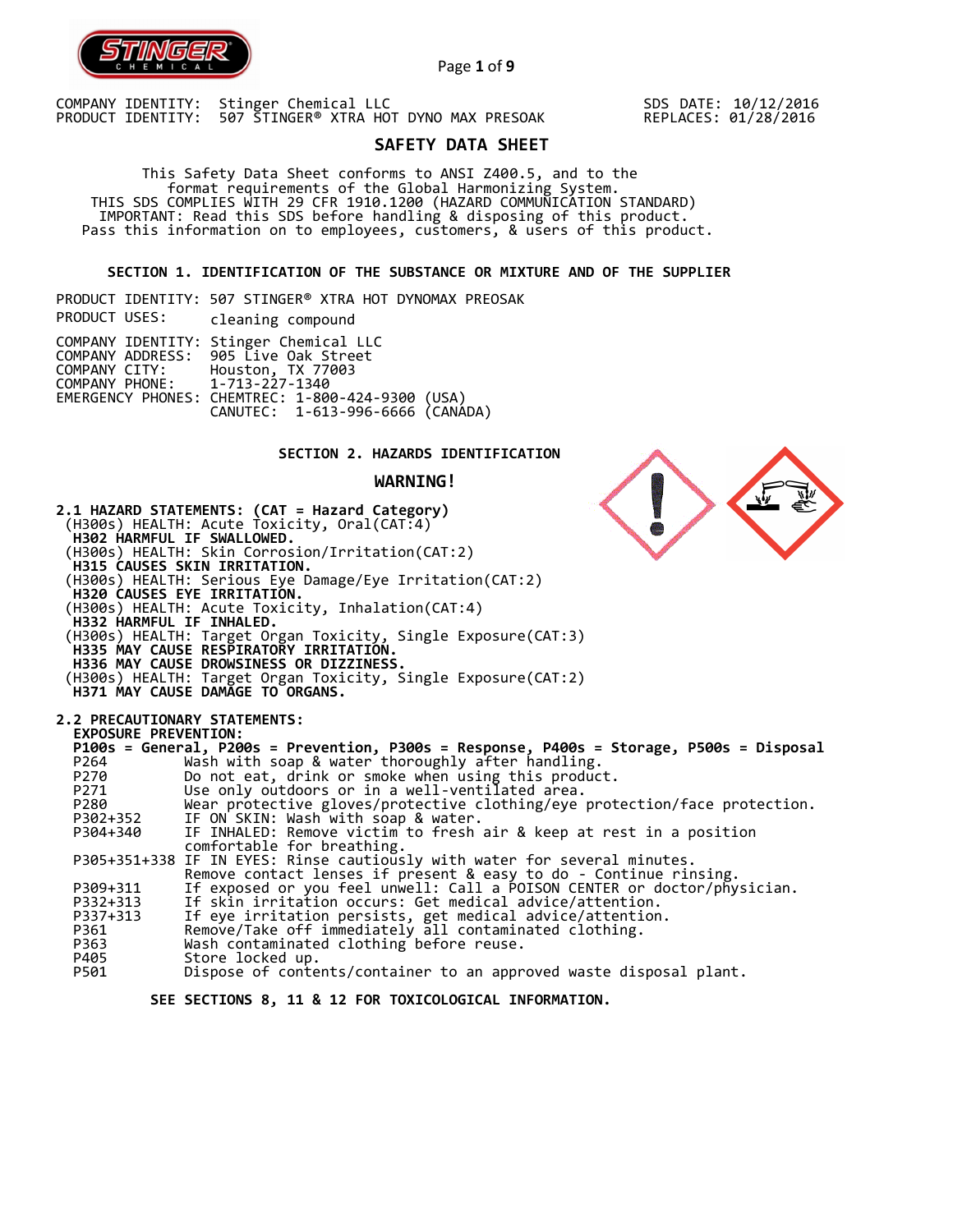|  | COMPANY IDENTITY: Stinger Chemical LLC                   |  |
|--|----------------------------------------------------------|--|
|  | PRODUCT IDENTITY: 507 STINGER® XTRA HOT DYNO MAX PRESOAK |  |

## **SECTION 3. COMPOSITION/INFORMATION ON INGREDIENTS**

| <b>MATERIAL</b>                  | CAS#           | <b>EINECS#</b>  | WT %      |
|----------------------------------|----------------|-----------------|-----------|
| Water                            | 7732-18-5      | 231-791-2       | 70-80     |
| Cocoamidopropyl Betaine          | 61789-40-0     |                 | $10 - 20$ |
| Dipropylene Glycol               | 25265-71-8     | 246-770-3       | 0-10      |
| C9-11 Alcohols, Ethoxylated      | 68439-46-3     |                 | $0 - 5$   |
| Sodium Metasilicate Pentahydrate | 6834-92-0      |                 | $0 - 5$   |
| Amphoteric Surfactant            | Confidential   |                 | $0 - 5$   |
| Ethylenediaminetetraacetic Acid  | 60-00-4        |                 | $0 - 1$   |
| 2-Butoxyethanol                  | $111 - 76 - 2$ | $203 - 905 - 0$ | $0 - 1$   |

The specific chemical component identities and/or the exact component percentages of this material may be withheld as trade secrets. This information is made available to health professionals, employees, and designated representatives in accordance with the applicable provisions of 29 CFR 1910.1200̄ (I)(1).  $\overline{\phantom{a}}$ 

TRACE COMPONENTS: Trace ingredients (if any) are present in < 1% concentration, (< 0.1% for potential carcinogens, reproductive toxins, respiratory tract mutagens, and sensitizers). None of the trace ingredients contribute significant additional hazards at the concentrations that may be present in this product. All pertinent hazard information has been provided in this document, per the requirements of the Federal Occupational Safety and Health Administration Standard (29 CFR 1910.1200), U.S. State equivalents, and Canadian Hazardous Materials Identification System Standard (CPR 4).

## **SECTION 4. FIRST AID MEASURES**

4.1 MOST IMPORTANT SYMPTOMS/EFFECTS, ACUTE & CHRONIC: See Section 11 for symptoms/effects, acute & chronic.

4.2 GENERAL ADVICE: First Aid responders should pay attention to self-protection and use the recommended protective clothing (chemical resistant gloves, splash protection). If potential for exposure exists, refer to Section 8 for specific personal protective equipment.

4.3 EYE CONTACT:

 If this product enters the eyes, check for and remove any contact lenses. Open eyes while under gently running water. Use sufficient force to open eyelids. "Roll" eyes to expose more surface. <u>Minimum</u> flushing is for 15 minutes. Seek immediate medical attention.

4.4 SKIN CONTACT:

 If the product contaminates the skin, immediately begin decontamination with running water. <u>Minimum</u> flushing is for 15 minutes. Remove contaminated clothing, taking care not to contaminate eyes. If skin becomes irritated and irritation persists, medical attention may be necessary. Wash contaminated clothing before reuse, discard contaminated shoes.

4.5 INHALATION:

 After high vapor exposure, remove to fresh air. If breathing is difficult, give oxygen. If breathing has stopped, trained personnel should immediately begin artificial respiration. If the heart has stopped, trained personnel should immediately begin cardiopulmonary resuscitation (CPR). Seek immediate medical attention.

4.6 SWALLOWING:

 If swallowed, CALL PHYSICIAN OR POISON CONTROL CENTER FOR MOST CURRENT INFORMATION. If professional advice is not available, give two glasses of water to drink. DO NOT INDUCE VOMITING. Never induce vomiting or give liquids to someone who is unconscious, having convulsions, or unable to swallow. Seek immediate medical attention.

4.7 RESCUERS: Victims of chemical exposure must be taken for medical attention. Rescuers should be taken for medical attention, if necessary. Take a copy of label and SDS to physician or health professional with victim.

4.8 NOTES TO PHYSICIAN:

 There is no specific antidote. Treatment of overexposure should be directed at the control of symptoms and the clinical condition of the patient. Any material aspirated during vomiting may cause lung injury. Therefore, emesis should not be induced mechanically or pharmacologically. If it is considered necessary to evacuate the stomach contents, this should be done by means least likely to cause aspiration (such as: Gastric lavage after endotracheal intubation).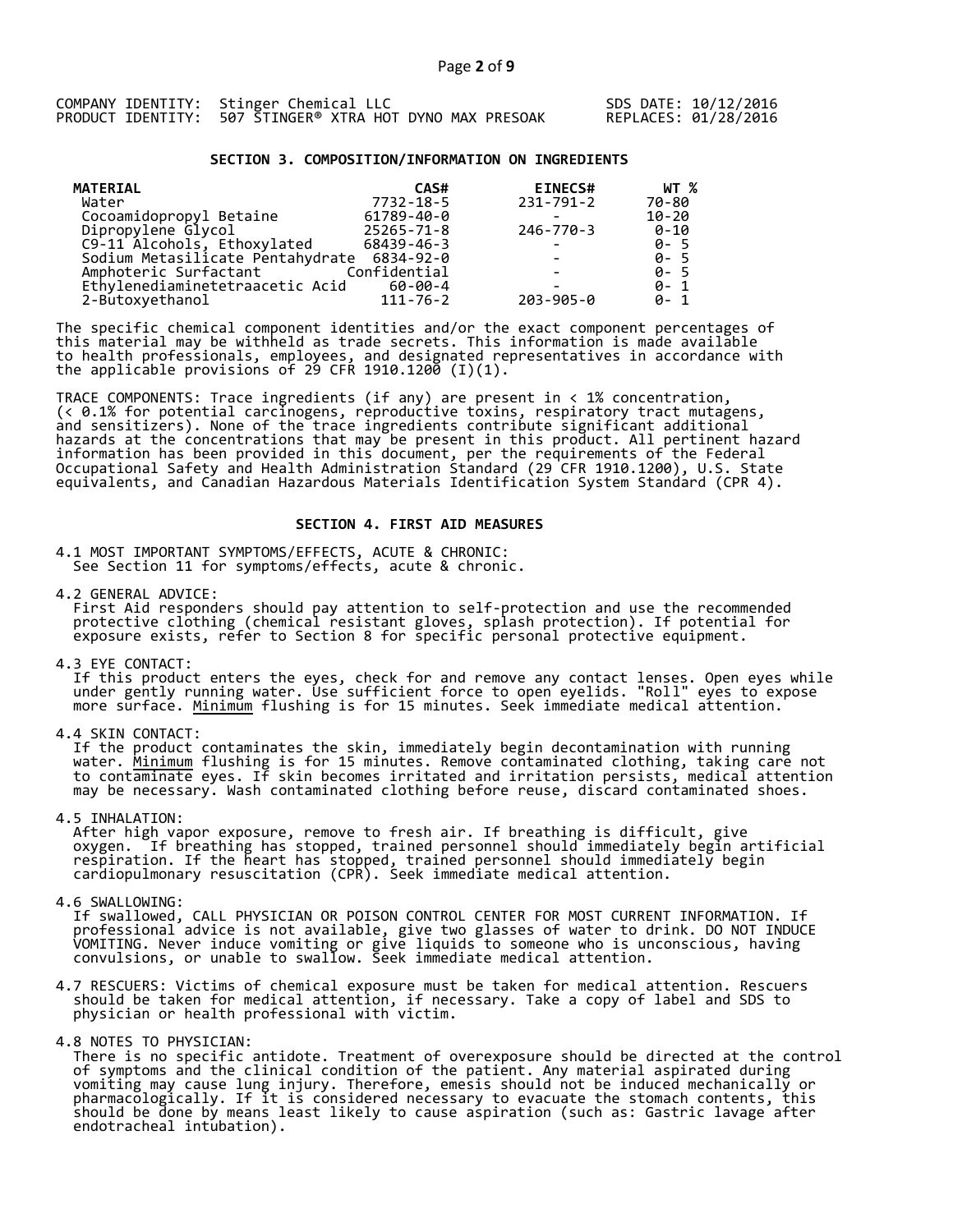SDS DATE: 10/12/2016 REPLACES: 01/28/2016

# **SECTION 5. FIRE FIGHTING MEASURES**

5.1 FIRE & EXPLOSION PREVENTIVE MEASURES: NO open flames. Above flash point, use a closed system, ventilation,

- 5.2 SUITABLE (& UNSUITABLE) EXTINGUISHING MEDIA: Use dry powder, alcohol-resistant foam, water spray, carbon dioxide.
- 5.3 SPECIAL PROTECTIVE EQUIPMENT & PRECAUTIONS FOR FIRE FIGHTERS: Water spray may be ineffective on fire but can protect fire-fighters & cool closed containers. Use fog nozzles if water is used. Do not enter confined fire-space without full bunker gear. (Helmet with face shield, bunker coats, gloves & rubber boots).

5.4 SPECIFIC HAZARDS OF CHEMICAL & HAZARDOUS COMBUSTION PRODUCTS: SLIGHTLY COMBUSTIBLE! Isolate from oxidizers, heat, & open flame. Closed containers may explode if exposed to extreme heat. Applying to hot surfaces requires special precautions. Continue all label precautions!

# **SECTION 6. ACCIDENTAL RELEASE MEASURES**

- 6.1 SPILL AND LEAK RESPONSE AND ENVIRONMENTAL PRECAUTIONS: Uncontrolled releases should be responded to by trained personnel using pre-planned procedures. No action shall be taken involving personal risk without suitable training. Keep unnecessary and unprotected personnel from entering spill area. Do not touch or walk through material. Avoid breathing vapor or mist. Provide adequate ventilation. Proper protective equipment should be used. In case of a spill, clear the affected area, protect people, and respond with trained personnel. ELIMINATE all ignition sources (no smoking, flares, sparks, or flames in immediate area).
- 6.2 PERSONAL PRECAUTIONS, PROTECTIVE EQUIPMENT, EMERGENCY PROCEDURES: The proper personal protective equipment for incidental releases (such as: 1 Liter of the product released in a well-ventilated area), use impermeable gloves, they should be Level B: **triple-gloves (rubber gloves and nitrile gloves over latex gloves), chemical resistant suit and boots, hard-hat, and Self-Contained Breathing Apparatus** specific for the material handled, goggles, face shield, and appropriate body protection. In the event of a large release, use impermeable gloves, specific for the material handled, chemically resistant suit and boots, and hard hat, and Self-Contained Breathing Apparatus or respirator.

 Personal protective equipment are required wherever engineering controls are not adequate or conditions for potential exposure exist. Select NIOSH/MSHA approved based on actual or potential airborne concentrations in accordance with latest OSHA and/or ANSI recommendations.

6.3 ENVIRONMENTAL PRECAUTIONS:

 Stop spill at source. Construct temporary dikes of dirt, sand, or any appropriate readily available material to prevent spreading of the material. Close or cap valves and/or block or plug hole in leaking container and transfer to another container. Keep from entering storm sewers and ditches which lead to waterways, and if necessary, call the local fire or police department for immediate emergency assistance.

6.4 METHODS AND MATERIAL FOR CONTAINMENT & CLEAN-UP: Absorb spilled liquid with polypads or other suitable absorbent materials. If necessary, neutralize using suitable buffering material, (acid with soda ash or base with phosphoric acid), and test area with litmus paper to confirm neutralization. Clean up with non-combustible absorbent (such as: sand, soil, and so on). Shovel up and place all spill residue in suitable containers. dispose of at an appropriate waste disposal facility according to current applicable laws and regulations and product characteristics at time of disposal (see Section 13 - Disposal Considerations).

6.5 NOTIFICATION PROCEDURES:

 In the event of a spill or accidental release, notify relevant authorities in accordance with all applicable regulations. US regulations require reporting release of this material to the environment which exceed the applicable reportable quantity or oil spills which could reach any waterway including intermittent dry creeks. The National Response Center can be reached at (800)424-8802.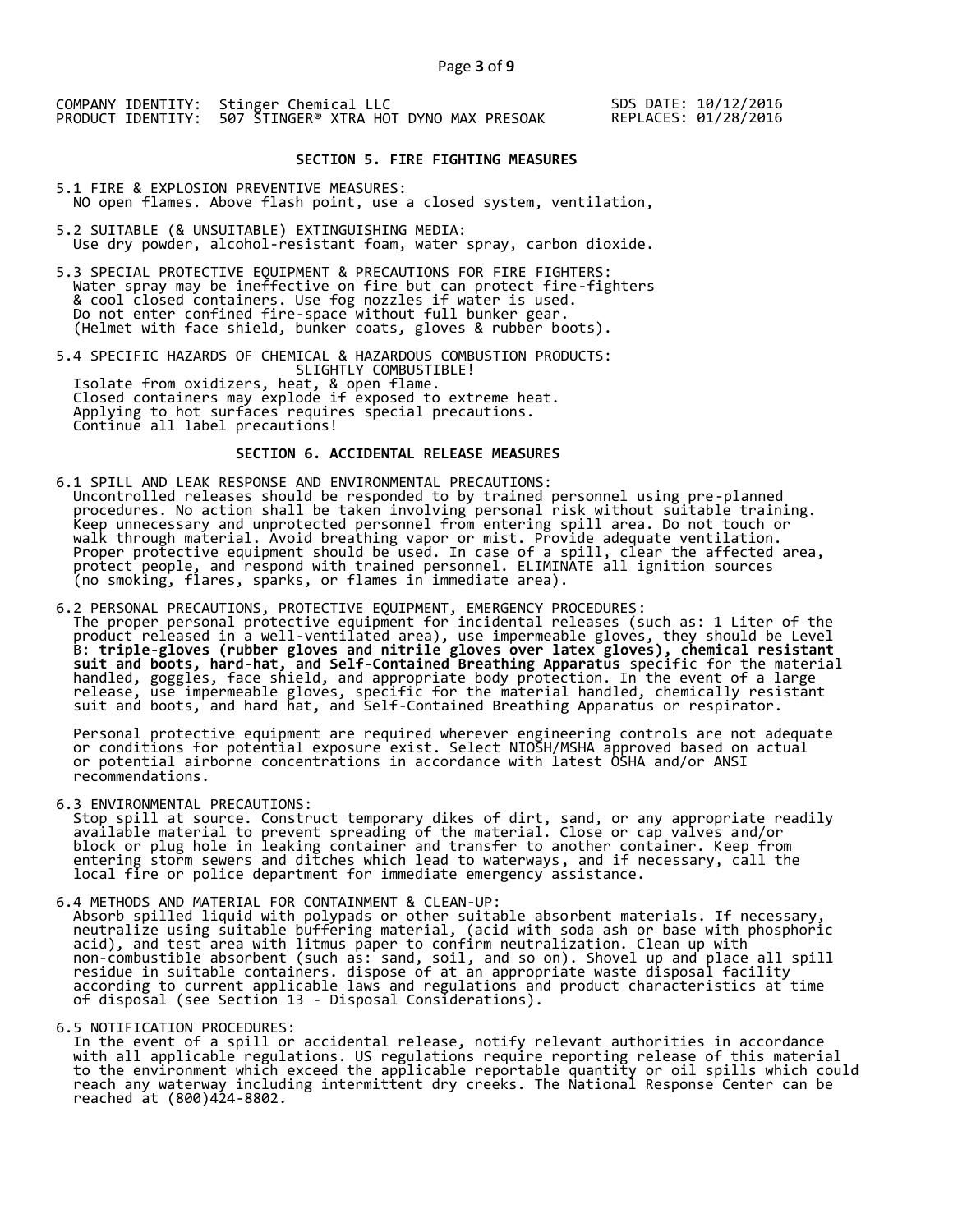SDS DATE: 10/12/2016 REPLACES: 01/28/2016

# **SECTION 7. HANDLING AND STORAGE**

7.1 PRECAUTIONS FOR SAFE HANDLING: Isolate from oxidizers, heat, & open flame. Use only with adequate ventilation. Avoid or repeated breathing of vapor or spray mist. Do not get in eyes, on skin or clothing. Consult Safety Equipment Supplier. Wear goggles, face shield, gloves, apron & footwear impervious to material. Wash clothing before reuse. Avoid free fall of liquid. Ground containers when transferring. Do not flame cut, braze, or weld. Continue all label precautions!

7.2 CONDITIONS FOR SAFE STORAGE, INCLUDING ANY INCOMPATIBILITIES:<br>Isolate from strong oxidants. Do not store above 49 C/120 F. Isolate from strong oxidants. Do not store above 49 C/120 F. Keep container tightly closed & upright when not in use to prevent leakage.

## **SECTION 7. HANDLING AND STORAGE (CONTINUED)**

7.3 NONBULK: CONTAINERS:

 Store containers in a cool, dry location, away from direct sunlight, sources of intense heat, or where freezing is possible. Material should be stored in secondary containers or in a diked area, as appropriate. Store containers away from incompatible chemicals (see Section 10, Stability and Reactivity). Post warning and "NO SMOKING" signs in storage and use areas, as appropriate. Empty containers should be handled with care. Never store food, feed, or drinking water in containers which held this product.

7.4 BULK CONTAINERS:

 All tanks and pipelines which contain this material must be labeled. Perform routine maintenance on tanks or pipelines which contain this product. Report all leaks immediately to the proper personnel.

7.5 TANK CAR SHIPMENTS:

 Tank cars carrying this product should be loaded and unloaded in strict accordance with tank-car manufacturer's recommendation and all established on-site safety procedures. Appropriate personal protective equipment must be used (see Section 8, Engineering Controls and Personal Protective Equipment.). All loading and unloading equipment must be inspected, prior to each use. Loading and unloading operations must be attended, at all times. Tank cars must be level, brakes must be set or wheels must be locked or blocked prior to loading or unloading. Tank car (for loading) or storage tanks (for unloading) must be verified to be correct for receiving this product and be properly prepared, prior to starting the transfer operations. Hoses must be verified to be in the correct positions, before starting transfer operations. A sample (if required) must be taken and verified (if required) prior to starting transfer operations. All lines must be blown-down and purged before disconnecting them from the tank car or vessel.

7.6 PROTECTIVE PRACTICES DURING MAINTENANCE OF CONTAMINATED EQUIPMENT: Follow practices indicated in Section 6 (Accidental Release Measures). Make certain application equipment is locked and tagged-out safely. Always use this product in areas where adequate ventilation is provided. Collect all rinsates and dispose of according to applicable Federal, State, Provincial, or local procedures.

7.7 EMPTY CONTAINER WARNING:

 Empty containers may contain residue and can be dangerous. Do not attempt to refill or clean containers without proper instructions. Empty drums should be completely drained and safely stored until appropriately reconditioned or disposed. Empty containers should be taken for recycling, recovery, or disposal through suitably qualified or licensed contractor and in accordance with governmental regulations. **DO NOT PRESSURIZE, CUT, WELD, BRAZE, SOLDER, DRILL, GRIND, OR EXPOSE SUCH CONTAINERS TO HEAT, FLAME, SPARKS, STATIC ELECTRICITY, OR OTHER SOURCES OF IGNITION. THEY MAY BURST AND CAUSE INJURY OR DEATH.**

# **SECTION 8. EXPOSURE CONTROLS/PERSONAL PROTECTION**

| <b>8.1 EXPOSURE LIMITS:</b>                |            |                                                                                            |                      |             |
|--------------------------------------------|------------|--------------------------------------------------------------------------------------------|----------------------|-------------|
| <b>MATERIAL</b>                            | CAS#       | <b>EINECS#</b>                                                                             | TWA (OSHA)           | TLV (ACGIH) |
| Water                                      | 7732-18-5  |                                                                                            | 231-791-2 None Known | None Known  |
| Cocoamidopropyl Betaine                    | 61789-40-0 | <b>Contract Contract</b>                                                                   | None Known           | None Known  |
| Dipropylene Glycol                         | 25265-71-8 |                                                                                            | 246-770-3 None Known | 25 ppm      |
| C9-11 Alcohols, Ethoxylated                | 68439-46-3 | $\mathcal{L} = \mathcal{L} \times \mathcal{L} = \mathcal{L} \times \mathcal{L}$            | None Known           | None Known  |
| Sodium Metasilicate Pentahydrate 6834-92-0 |            | <b>State State</b>                                                                         | None Known           | None Known  |
| Amphoteric Surfactant Confidential         |            | $\mathcal{L}(\mathcal{L})$ and $\mathcal{L}(\mathcal{L})$ . The $\mathcal{L}(\mathcal{L})$ | None Known           | None Known  |
| Ethylenediaminetetraacetic Acid 60-00-4    |            | <b>Contract Contract Contract</b>                                                          | None Known           | None Known  |
| 2-Butoxyethanol                            | 111-76-2   | 203-905-0                                                                                  | 50 ppm S             | 20 ppm S    |

This product contains no EPA Hazardous Air Pollutants (HAP) in amounts  $> 0.1\%$ .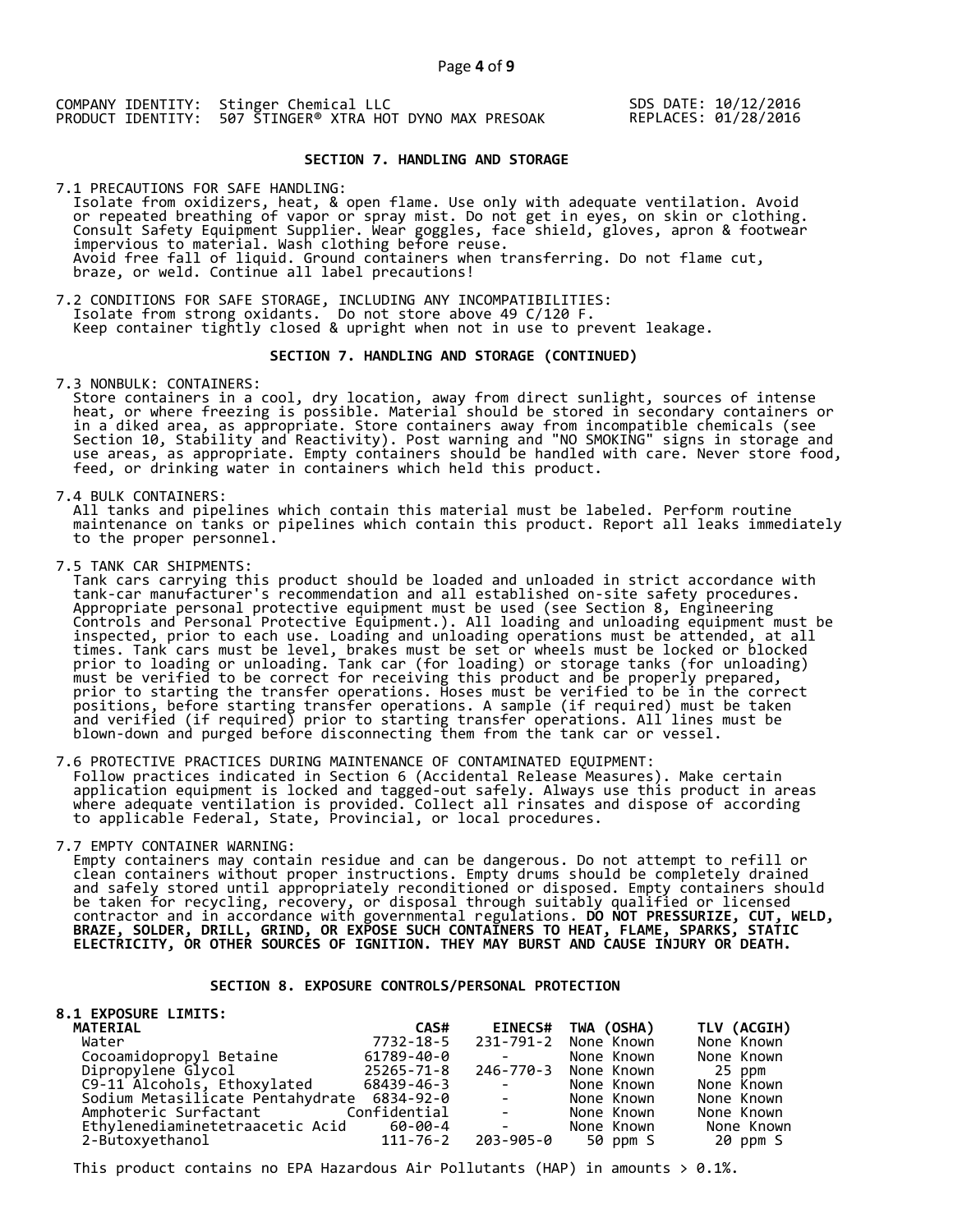SDS DATE: 10/12/2016 REPLACES: 01/28/2016

# **SECTION 8. EXPOSURE CONTROLS/PERSONAL PROTECTION (CONTINUED)**

# **8.2 APPROPRIATE ENGINEERING CONTROLS:**

## RESPIRATORY EXPOSURE CONTROLS

 Airborne concentrations should be kept to lowest levels possible. If vapor, dust or mist is generated and the occupational exposure limit of the product, or any component of the product, is exceeded, use appropriate NIOSH or MSHA approved air purifying or air-supplied respirator authorized in 29 CFR 1910.134, European Standard EN 149, or applicable State regulations, after determining the airborne concentration of the contaminant. Air supplied respirators should always be worn when airborne concentration of the contaminant or oxygen content is unknown. Maintain airborne contaminant concentrations below exposure limits. If adequate ventilation is not available or there is potential for airborne exposure above the exposure limits, a respirator may be worn up to the respirator exposure limitations, check with respirator equipment manufacturer's recommendations/limitations. For particulates, a particulate respirator (NIOSH Type N95 or better filters) may be worn. If oil particles (such as: lubricants, cutting fluids, glycerine, and so on) are present, use a NIOSH Type R or P filter. For a higher level of protection, use positive pressure supplied air respiration protection or Self-Contained Breathing Apparatus or if oxygen levels are below 19.5% or are unknown.

 EMERGENCY OR PLANNED ENTRY INTO UNKNOWN CONCENTRATIONS OR IDLH CONDITIONS Positive pressure, full-face piece Self-Contained Breathing Apparatus; or positive pressure, full-face piece Self-Contained Breathing Apparatus with an auxilliary positive pressure Self-Contained Breathing Apparatus.

VENTILATION<br>LOCAL EXHAUST: LOCAL EXHAUST: Necessary MECHANICAL (GENERAL): Necessary SPECIAL: None OTHER: None Please refer to ACGIH document, "Industrial Ventilation, A Manual of Recommended Practices", most recent edition, for details.

# **8.3 INDIVIDUAL PROTECTION MEASURES, SUCH AS PERSONAL PROTECTIVE EQUIPMENT:**

## EYE PROTECTION:

 Safety eyewear complying with an approved standard should be used when a risk assessment indicates this is necessary to avoid exposure to liquid splashes, mists or dusts. If contact is possible, chemical splash goggles should be worn, when a higher degree of protection is necessary, use splash goggles or safety glasses. Face-shields are recommended when the operation can generate splashes, sprays or mists.

#### HAND PROTECTION:

 Use gloves chemically resistant to this material. Glove must be inspected prior to use. Preferred examples: Butyl rubber, Chlorinated Polyethylene, Polyethylene, Ethyl vinyl alcohol laminate ("EVAL"), Polyvinyl alcohol ("PVA"). Examples of acceptable glove barrier materials include: Natural rubber ("latex"), Neoprene, Nitrile/butadiene rubber ("nitrile") or ("NBR"), Polyvinyl chloride ("PVC") or "vinyl"), Viton. Chemical-resistant, impervious gloves complying with an approved standard should be worn at all times when handling chemical products if a risk assessment indicates this is necessary. Considering the parameters specified by the glove manufacturer, check during use that the gloves are still retaining their protective properties. It should be noted that the time to breakthrough for any glove material may be different for different glove manufacturers. In the case of mixtures, consisting of several substances, the protection time of the gloves cannot be accurately estimated. Use proper glove removal technique (without touching glove's outer surface) to avoid skin contact with this product. Dispose of contaminated gloves after use in accordance with applicable laws and good practices. Wash and dry hands.

#### BODY PROTECTION:

 Use body protection appropriate for task. Cover-all, rubber aprons, or chemical protective clothing made from impervious materials are generally acceptable, depending on the task.

## WORK & HYGIENIC PRACTICES:

 Wash hands, forearms and face thoroughly after handling chemical products, before eating, smoking and using toilet facilities and at the end of the working period. Provide readily accessible eye wash stations & safety showers. Remove clothing that becomes contaminated. Destroy contaminated leather articles. Launder or discard contaminated clothing.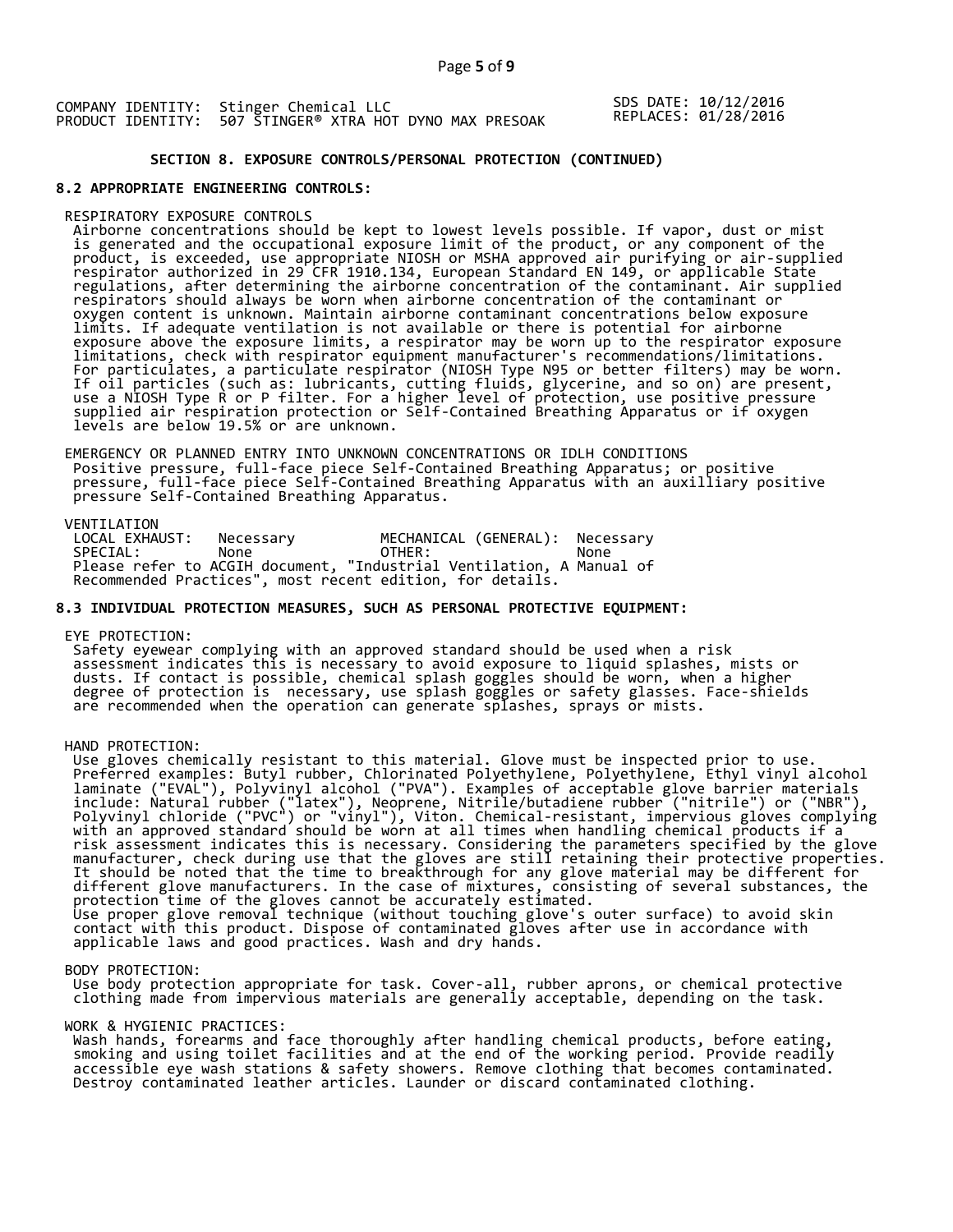# **SECTION 9. PHYSICAL & CHEMICAL PROPERTIES**

| APPEARANCE:                                          | Liquid, Green                                 |
|------------------------------------------------------|-----------------------------------------------|
| ODOR:                                                | Butyl                                         |
| ODOR THRESHOLD:                                      | Not Available                                 |
| pH (Neutrality):                                     | ~13                                           |
| MELTING POINT/FREEZING POINT:                        | Not Available / $17^{\circ}$ F/ -8.3 C        |
| BOILING RANGE (IBP, 50%, Dry Point):                 | 105 105 231* C / 222 222 448* F (*=End Point) |
| FLASH POINT (TÈST METHOD):                           | 137 C / 280 F (TCC) (Lowest Component         |
| EVAPORATION RATE (n-Butyl Acetate=1):                | Not Applicable                                |
| FLAMMABILITY CLASSIFICATION:                         | Class III-B                                   |
| LOWER FLAMMABLE LIMIT IN AIR (% by vol):             | 1.1 (Lowest Component)                        |
| UPPER FLAMMABLE LIMIT IN AIR (% by vol):             | Not Available                                 |
| VAPOR PRESSURE (mm of Hg)@20 C                       | 17.3                                          |
| VAPOR DENSITY (air=1):                               | 0.719                                         |
| GRAVITY @ 68/68 F / 20/20 C:                         |                                               |
| DENSITY:                                             | 1.082                                         |
| SPECIFIC GRAVITY (Water=1):                          | 1.08                                          |
| POUNDS/GALLON:                                       | 9.05                                          |
| WATER SOLUBILITY:                                    | Appreciable                                   |
| PARTITION COEFFICIENT (n-Octane/Water):              | Not Available                                 |
| AUTO IGNITION TEMPERATURE:                           | 371 C / 700 F                                 |
| DECOMPOSITION TEMPERATURE:                           | Not Available                                 |
| TOTAL VOC'S (TVOC)*:                                 | 1.0 Vol% / 9.0 g/L / .0 Lbs/Gal               |
| NONEXEMPT VOC'S (CVOC)*:                             | 1.0 Vol% / 9.0 g/L / .0 Lbs/Gal               |
| HAZARDOUS AIR POLLUTANTS (HAPS):                     | 0.0 Wt% /0.0 g/L / 0.000 Lbs/Gal              |
| NONEXEMPT VOC PARTIAL PRESSURE (mm of Hg @ 20 C)     | 0.0                                           |
| VISCOSITY @ 20 C (ASTM D445):                        | Not Available                                 |
| * Using CARB (California Air Resources Board Rules). |                                               |

# **SECTION 10. STABILITY & REACTIVITY**

10.1 REACTIVITY & CHEMICAL STABILITY: Stable under normal conditions, no hazardous reactions when kept from incompatibles.

10.2 POSSIBILITY OF HAZARDOUS REACTIONS & CONDITIONS TO AVOID: Isolate from oxidizers, heat, & open flame.

10.3 INCOMPATIBLE MATERIALS: Reacts with strong oxidants, causing fire & explosion hazard.

10.4 HAZARDOUS DECOMPOSITION PRODUCTS: Carbon Monoxide, Carbon Dioxide from burning.

10.5 HAZARDOUS POLYMERIZATION: Will not occur.

# **SECTION 11. TOXICOLOGICAL INFORMATION**

# **11.1 ACUTE HAZARDS**

 11.11 EYE & SKIN CONTACT: Primary irritation to skin, defatting, dermatitis. Absorption thru skin increases exposure. Primary irritation to eyes, redness, tearing, blurred vision. Liquid can cause eye irritation. Wash thoroughly after handling.

 11.12 INHALATION: Anesthetic. Irritates respiratory tract. Acute overexposure can cause serious nervous system depression. Vapor harmful. Breathing vapor can cause irritation.

 11.13 SWALLOWING: Swallowing can cause abdominal irritation, nausea, vomiting & diarrhea.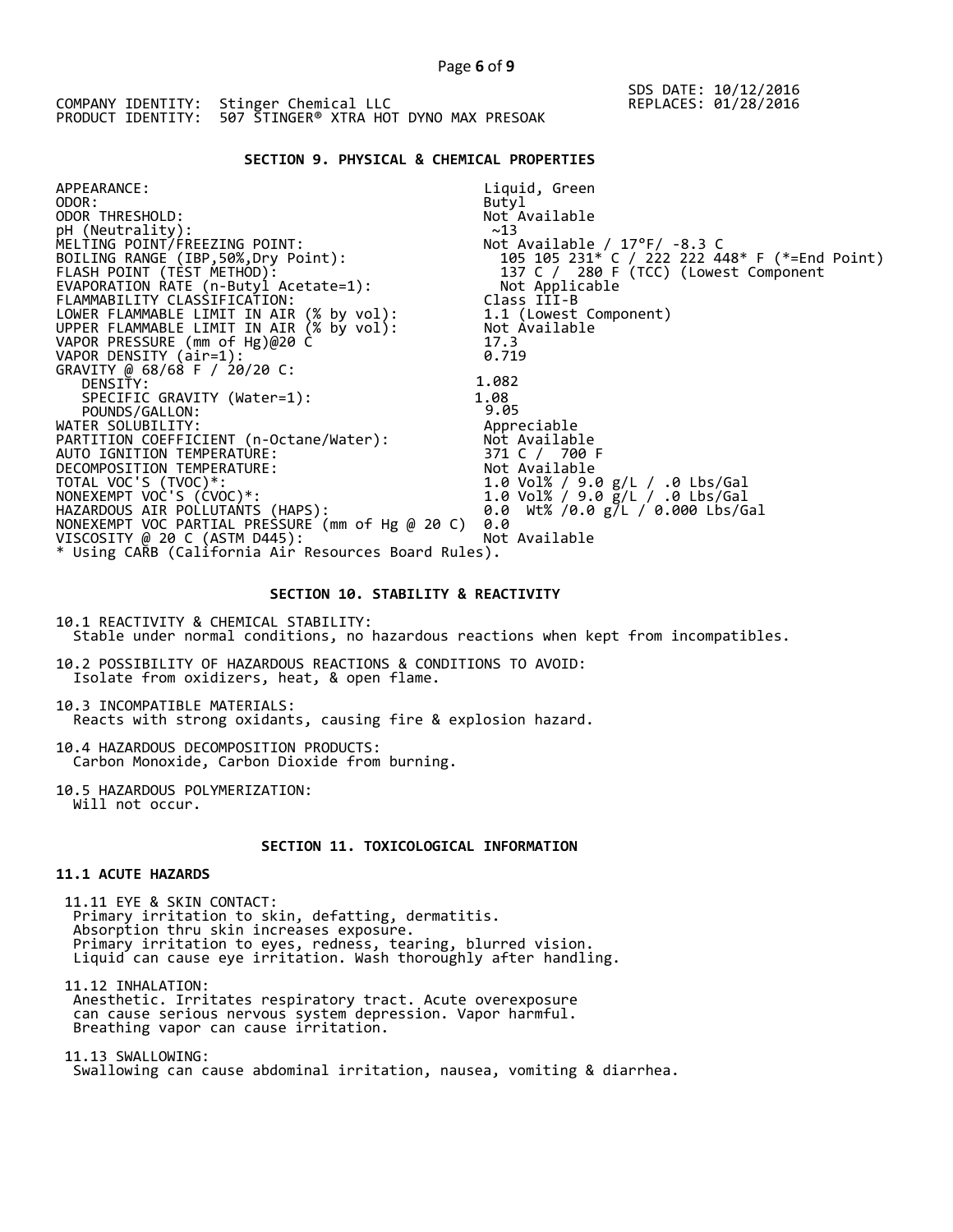SDS DATE: 10/12/2016 REPLACES: 01/28/2016

# **SECTION 11. TOXICOLOGICAL INFORMATION (CONTINUED)**

## **11.2 SUBCHRONIC HAZARDS/CONDITIONS AGGRAVATED**

 MEDICAL CONDITIONS AGGRAVATED BY EXPOSURE: Pre-existing disorders of any target organs mentioned in this Document can be aggravated by over-exposure by routes of entry to components of this product. aggravaced by over exposare by roaces of enery to components of persons with these disorders should avoid use of this product.

## **11.3 CHRONIC HAZARDS**

 11.31 CANCER, REPRODUCTIVE & OTHER CHRONIC HAZARDS: This product has no carcinogens listed by IARC, NTP, NIOSH, OSHA or ACGIH, as of this date, greater or equal to 0.1%.

11.32 TARGET ORGANS: May cause damage to target organs, based on animal data.

11.33 IRRITANCY: Irritating to contaminated tissue.

11.34 SENSITIZATION: No component is known as a sensitizer.

11.35 MUTAGENICITY: No known reports of mutagenic effects in humans.

11.36 EMBRYOTOXICITY: No known reports of embryotoxic effects in humans.

11.37 TERATOGENICITY: No known reports of teratogenic effects in humans.

11.38 REPRODUCTIVE TOXICITY: No known reports of reproductive effects in humans.

 A MUTAGEN is a chemical which causes permanent changes to genetic material (DNA) such that the changes will propagate across generational lines. An EMBRYOTOXIN is a chemical which causes damage to a developing embryo (such as: within the first 8 weeks of pregnancy in humans), but the damage does not propagate across generational lines. A TERATOGEN is a chemical which causes damage to a developing fetus, but the damage does not propagate across generational lines. A REPRODUCTIVE TOXIN is any substance which interferes in any way with the reproductive process.

## **11.4 MAMMALIAN TOXICITY INFORMATION**

| <b>MATERIAL</b>    | CAS#       | <b>EINECS#</b> | LOWEST KNOWN LETHAL DOSE DATA |
|--------------------|------------|----------------|-------------------------------|
|                    |            |                | LOWEST KNOWN LD50 (ORAL)      |
| Dipropylene Glycol | 25265-71-8 | $\sim$         | 14800.0 mg/kg(Rats)           |

# **SECTION 12. ECOLOGICAL INFORMATION**

## **12.1 ALL WORK PRACTICES MUST BE AIMED AT ELIMINATING ENVIRONMENTAL CONTAMINATION.**

12.2 EFFECT OF MATERIAL ON PLANTS AND ANIMALS: This product may be harmful or fatal to plant and animal life if released into the environment. Refer to Section 11 (Toxicological Information) for further data on the effects of this product's components on test animals.

12.3 EFFECT OF MATERIAL ON AQUATIC LIFE: The most sensitive known aquatic group to any component of this product is: Tidewater Silversides 1250 ppm or mg/L (96 hour exposure). Keep out of sewers and natural water supplies.

12.4 MOBILITY IN SOIL Mobility of this material has not been determined.

12.5 DEGRADABILITY This product is partially biodegradable.

12.6 ACCUMULATION Bioaccumulation of this product has not been determined.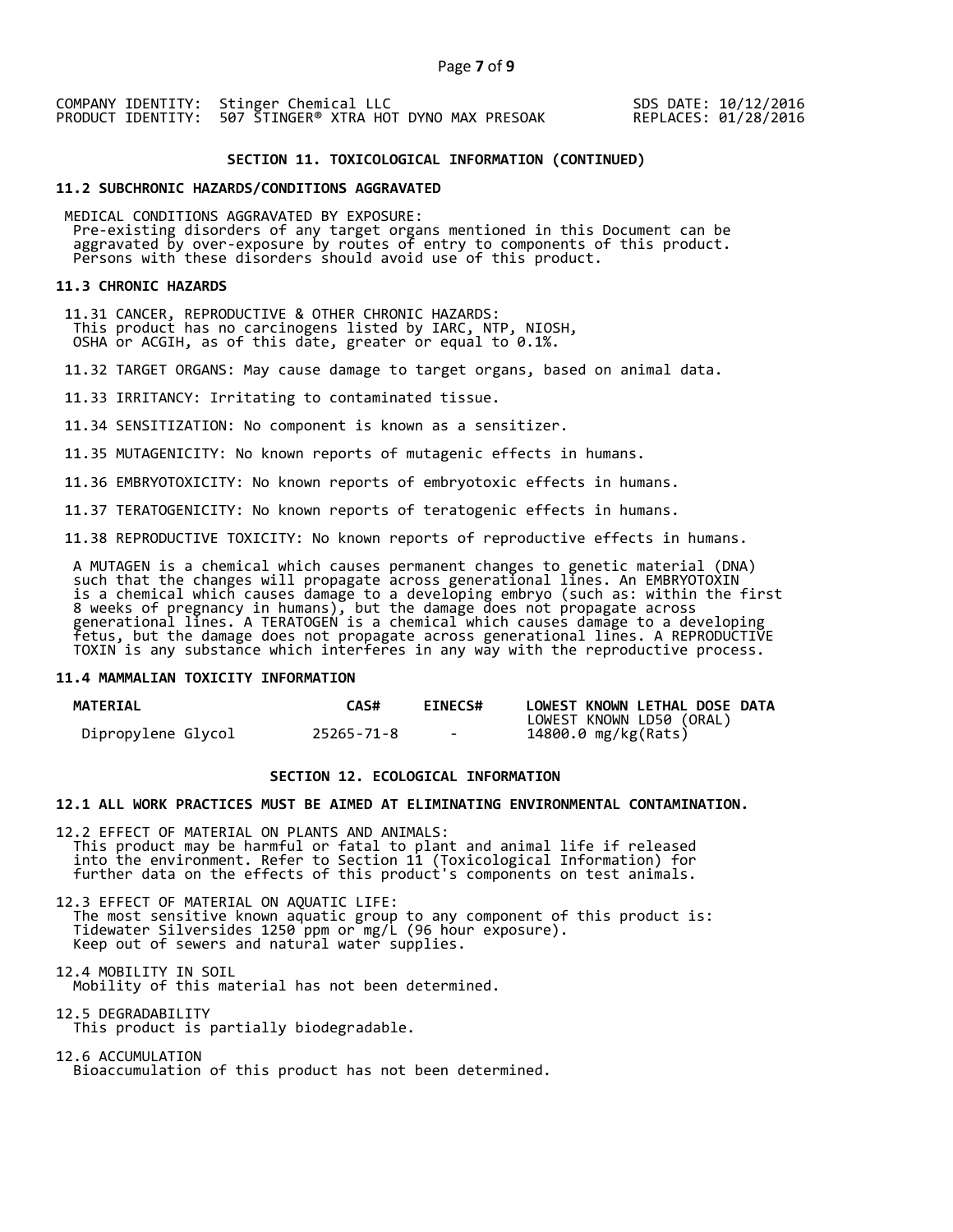COMPANY IDENTITY: Stinger Chemical LLC PRODUCT IDENTITY: 507 STINGER® XTRA HOT DYNO MAX PRESOAK SDS DATE: 10/12/2016 REPLACES: 01/28/2016

# **SECTION 13. DISPOSAL CONSIDERATIONS**

The generation of waste should be avoided or minimized wherever possible. Dispose of surplus and non-recyclable products via a licensed waste disposal contractor. Waste should not be disposed of untreated to the sewer unless fully compliant with the requirements of all authorities with jurisdiction. Waste packaging should be recycled. Incineration or landfill should only be considered when recycling is not feasible. This material and its container must be disposed of in a safe way. Care should be taken when handling emptied containers that have not been cleaned or rinsed out. Empty containers and liners may retain some product residues. Vapor from some product residues may create a highly flammable or explosive atmosphere inside the container. **DO NOT PRESSURIZE, CUT, WELD, BRAZE, SOLDER, DRILL, GRIND, OR EXPOSE USED CONTAINERS TO HEAT, FLAME, SPARKS, STATIC ELECTRICITY, OR OTHER SOURCES OF IGNITION. THEY MAY BURST AND CAUSE INJURY OR DEATH.** Avoid dispersal of spilled material and runoff and contact with soil, waterways, drains and sewers. Processing, use or contamination may change the waste disposal requirements. Do not dispose of on land, in surface waters, or in storm drains. Waste should be recycled or disposed of in accordance with regulations. Large amounts should be collected for reuse or consigned to licensed hazardous waste haulers for disposal. **ALL DISPOSAL MUST BE IN ACCORDANCE WITH ALL FEDERAL, STATE, PROVINCIAL, AND LOCAL REGULATIONS. IF IN DOUBT, CONTACT PROPER AGENCIES.** 

## **SECTION 14. TRANSPORT INFORMATION**

MARINE POLLUTANT: No DOT/TDG SHIP NAME: Not DOT Regulated for transport on trucks in containers of < 119 Gallons

DRUM LABEL: IATA / ICAO: IMO / IMDG: Corrosive UN1719, Caustic Alkali Liquids, N.O.S.,(Sodium Hydroxide), 8, PG-III NOT REGULATED EMERGENCY RESPONSE GUIDEBOOK NUMBER: None

## **SECTION 15. REGULATORY INFORMATION**

**15.1 EPA REGULATION: SARA SECTION 311/312 HAZARDS: Acute Health** 

All components of this product are on the TSCA list. SARA Title III Section 313 Supplier Notification This product contains the indicated <\*> toxic chemicals subject to the reporting requirements of Section 313 of the Emergency Planning & Community Right-To-Know Act of 1986 & of 40 CFR 372. This information must be included in all MSDSs that are copied and distributed for this material.

| SARA TITLE III INGREDIENTS        | CAS#      | <b>EINECS#</b>                        | WT% (REG.SECTION)                                           | <b>RO(LBS)</b> |
|-----------------------------------|-----------|---------------------------------------|-------------------------------------------------------------|----------------|
| *Sodium Metasilicate Pentahydrate | 6834-92-0 | <b>Contract Contract</b>              | 0- 5 (302,313,RCRA)                                         | None           |
| *Ethylenediaminetetraacetic Acid  | 60-00-4 - |                                       | $\begin{bmatrix} 0 \\ 1 \\ 0 \end{bmatrix}$ (311, 312, 313) | None           |
| *2-Butoxyethanol                  |           | $111 - 76 - 2203 - 905 - 0$ 0-1 (313) |                                                             | None           |

## **SECTION 15. REGULATORY INFORMATION (CONTINUED)**

## **15.2 STATE REGULATIONS:**

 CALIFORNIA SAFE DRINKING WATER & TOXIC ENFORCEMENT ACT (PROPOSITION 65): This product contains no chemicals known to the State of California to cause cancer or reproductive toxicity.

#### **15.3 INTERNATIONAL REGULATIONS**

 The identified components of this product are listed on the chemical inventories of the following countries: Australia (AICS), Canada (DSL or NDSL), China (IECSC), Europe (EINECS, ELINCS), Japan (METI/CSCL, MHLW/ISHL), South Korea (KECI), New Zealand (NZIoC), Philippines (PICCS), Switzerland (SWISS), Taiwan (NECSI), USA (TSCA).

# **15.4 CANADA: WORKPLACE HAZARDOUS MATERIALS INFORMATION SYSTEM (WHMIS)**  D2B: Irritating to skin / eyes.

 This product was classified using the hazard criteria of the Controlled Products Regulations (CPR). This Document contains all information required by the CPR.